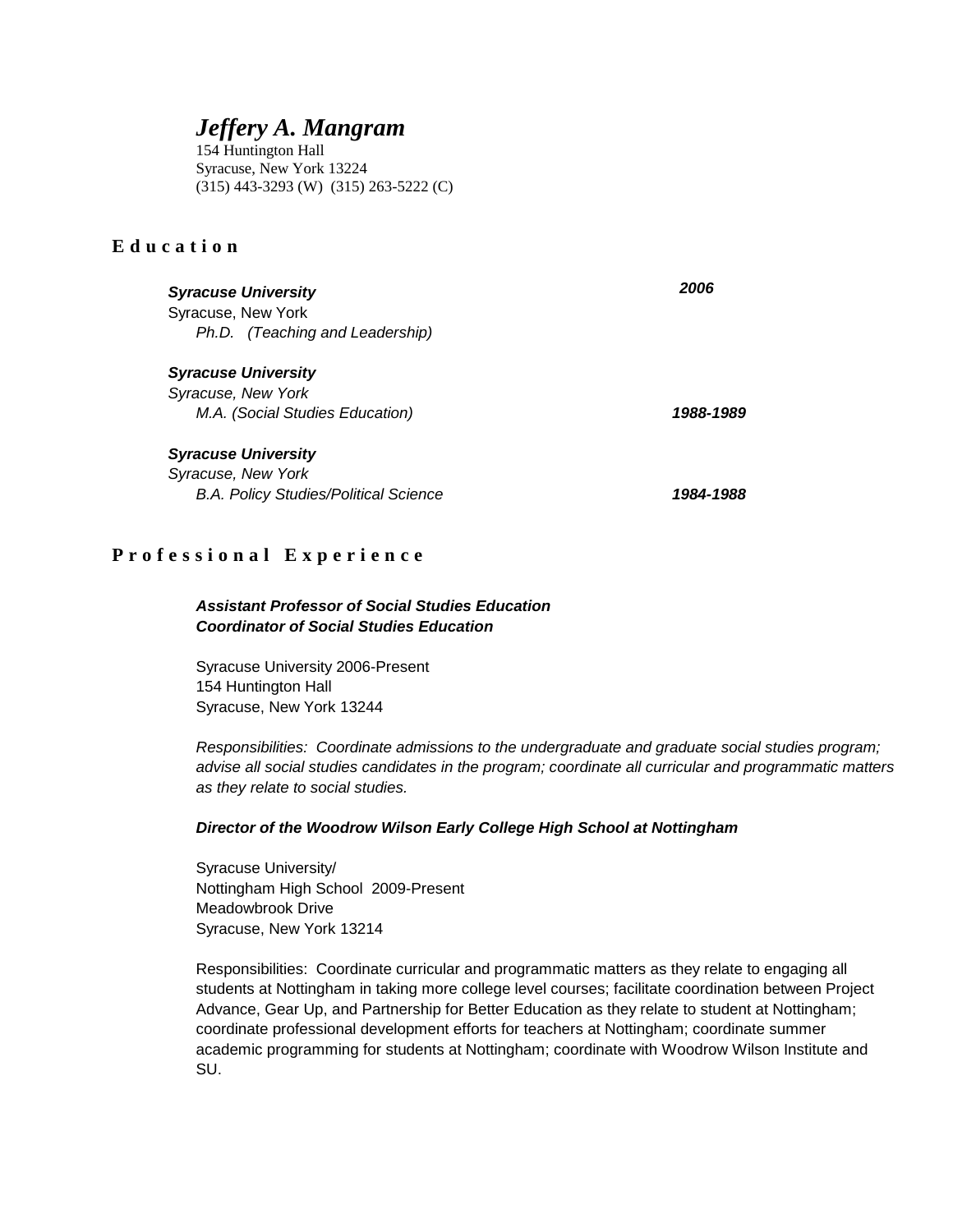#### *Director of the SU/Levy Partnership*

Syracuse University 2007-Present Levy K-8 School Harvard and Fellows Avenue Syracuse, New York 13244

Responsibilities: Facilitate transition of from 7/8 Middle School to K-8 school; liaison between Levy and SU, aligning Levy's needs with university resources; facilitate HET (highly effective teaching) with Levy staff.

### *Social Studies Instructor*

Manlius Pebble Hill School 1994 - Present 5300 Jamesville Road Dewitt, New York 13214

Responsibilities: Instruction, curriculum developer, History curriculum coordinator K-12, Master teacher for student teachers and Manlius Pebble Hill Staff, counselor. Model United Nations coordinator

### *Adjunct Professor of Teaching and Leadership at Syracuse University*

Syracuse University Spring 1994, Fall 1998 – 2006 150 Huntington Hall Syracuse, New York 13244

Responsibilities: Designed and co-taught "Enriching The Curriculum for Gifted and Other Students", instructing graduate students, holding conferences with students, designing and grading research projects; revised and taught "Teacher Development in Social Studies," the advanced methods seminar for students in the University's undergraduate and graduate social studies education programs, associated with students' student teaching field placements, Fall 1998, 1999, 2000 and 2002 semesters; revised and taught "Using Biography and Historical Fiction in Teaching Social Studies," 1999 and 2000 summer sessions; revised and taught EDU 207 "The Study of Teaching" in spring 2004"; Teacher Assistant for course "Youth Schooling and Popular Culture" in Spring 2004.

### *Social Studies Instructor/ Gifted and Talented Program and Staff Development Facilitator/ Teacher Trainer*

T.A. Levy Middle School Syracuse City School District 1989-1994 Levy Middle School Harvard and Fellows Avenue Syracuse, New York 13244 Responsibilities: Instruction, curriculum development, Master Teacher for student teachers, counselor. Teacher Trainer of the following programs: Teacher Expectation for Student Achievement (T.E.S.A.), "Authentic" Instruction, Integrating "Higher Order" Thinking Skills In The Classroom, and Critical Thinking Skills. Coordinated staff development for Levy Middle School.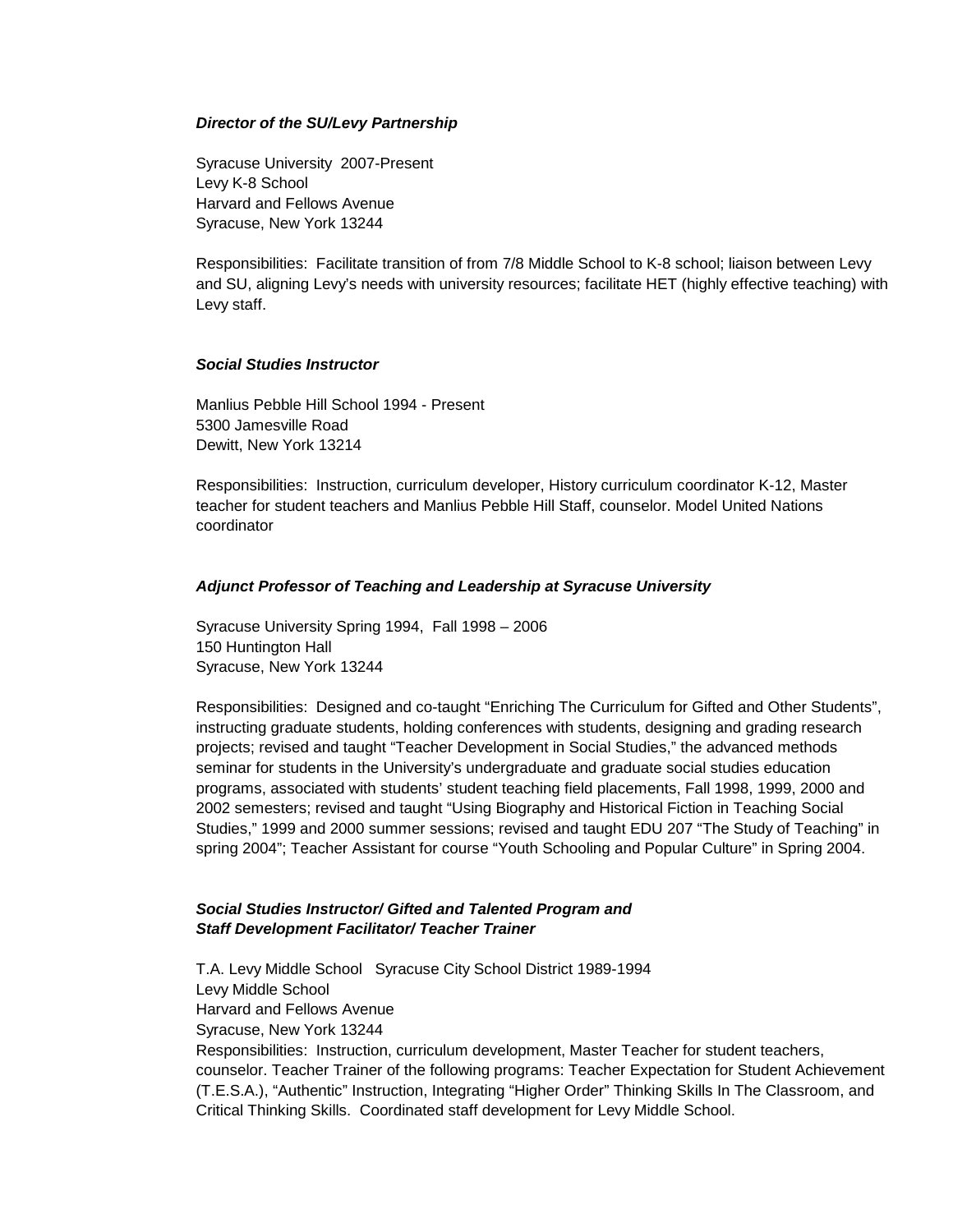### *Instructor and Counselor in the Summer S.U. Challenge Program*

Syracuse University and Syracuse City School District 1989 – 1994 725 Harrison Street Syracuse, New York 13244

Responsibilities: Instruction, curriculum development, and counseling.

#### *Instructor of Summer H.E.P.P Program*

Lemoyne College Summer 1989 1419 Salt Springs Road Syracuse, New York 13214

Responsibilities: Instruction, curriculum design, and counseling.

### *Courses Taught at SU:*

*1998-Present* 

*EDU 100 First Year Forum EDU 207 Study of Teaching EDU Using Biography and Historical Fiction in Teaching Social Studies EDU 300/600 Media, Democracy, and Social Issues EED 336/626 Elementary Social Studies Methods and Curriculum CFE 200 / EDU 100---Media Literacy: Media Education and Contemporary Culture SED 415/615 Teacher Development in Social Studies SED 522 The Study of Social Studies, Media and Democracy* 

### *Research Interests:*

*Social Studies Education, Media Education, Cultural Studies, Popular Culture, Civic Education, Global Education, Anti-oppression education, school reform* 

### *Refereed Journal Articles*

Mangram, J. (2008). Either/or rules: Social studies teachers' talk about media and popular culture. *Theory and Research in Social Education, 36, 2, 32-61*.

Dotger, B.H. & Mangram, J. (2008). Building the k-8 house: One superintendent's misaligned mandate and the roadblocks to school reform. *Planning and Changing*, 39, 2-21.

Mangram, J. (2008, in review). School rules and popular culture matters: Social studies teachers' talk about authority. *Urban Education.*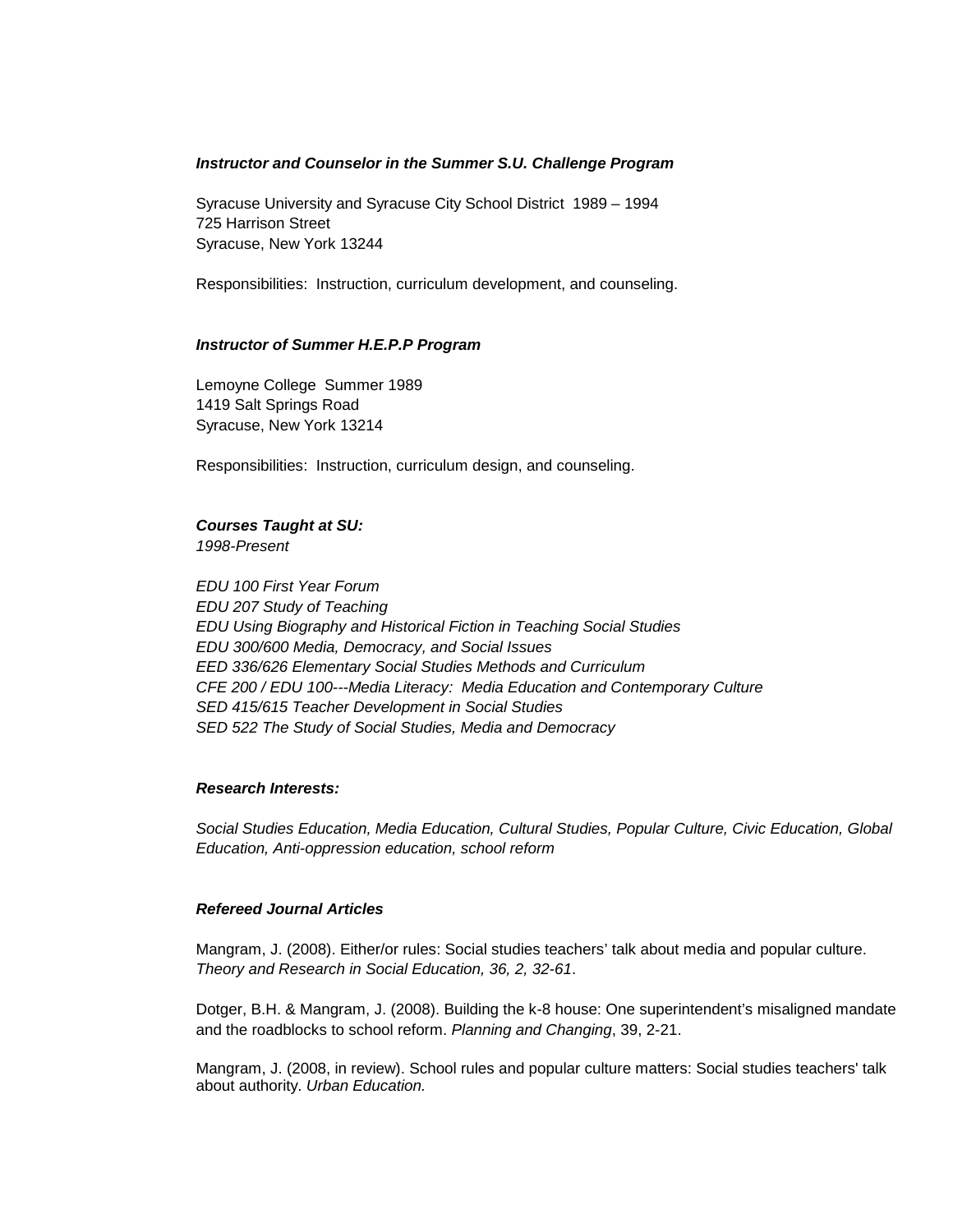Mangram, J. (2008, in review). In between the old and the new: Toward a theory of media education in social education. *Theory and Research in Social Education.* 

Mangram, J. (2008, in review). Masking the Obvious: Social Studies Teachers' Talk about media education. *Journal of Media literacy Education.*

### **Additional Professional Activities**

### *Selected Invited Addresses and Conference Presentations*

*Keynote Speaker at the McNair Scholars dinner, where I delivered the talk: Commitment to the Life of the Mind: Sacrifice, Perseverance, Acceptance, and Responsibilities The Road to Success. Held at Syracuse University, April 22, 2008.* 

*Keynote Speaker at Solvay High School Opening Day In-service Training, where I delivered the talk: Education is Everything. Given at Solvay High School on September 2, 2008 to the entire school district administration, faculty and staff.* 

Mangram, J. (2008). *School Rules and Popular Culture Matters: Social Studies Teachers' Talk about Authority*. Paper presented at the annual conference of the American Educational Research Association in March 2008. New York, New York.

Two papers accepted for presentation at the American Educational Research Association in April 2009, held in San Diego, California. Acceptance letters received in November 2008:

(1.) Mangram, J. (2008). The prophylactic effect: Social Studies teachers and Media Education; and (2.) Mangram, J. (2008). Seeing What's there: Media Education Is Anti-Oppression Education.

#### *Board Member*

*Salvation Army 2007- Present* 

#### *Board Member*

*MOST (Museum of Science and Technology) 1999 - 2000*

*History Department Chair Manlius Pebble Hill 1998 - 2000* 

*Community Board Member*

*Bristol Myers Squibb 1998* 

### *Educational Consultant*

*Bristol Myers Squibb 1998 - 1999 Responsibilities: Designed and implemented an employee training program promoting critical thinking in the workplace.* 

*Erie Canal Museum*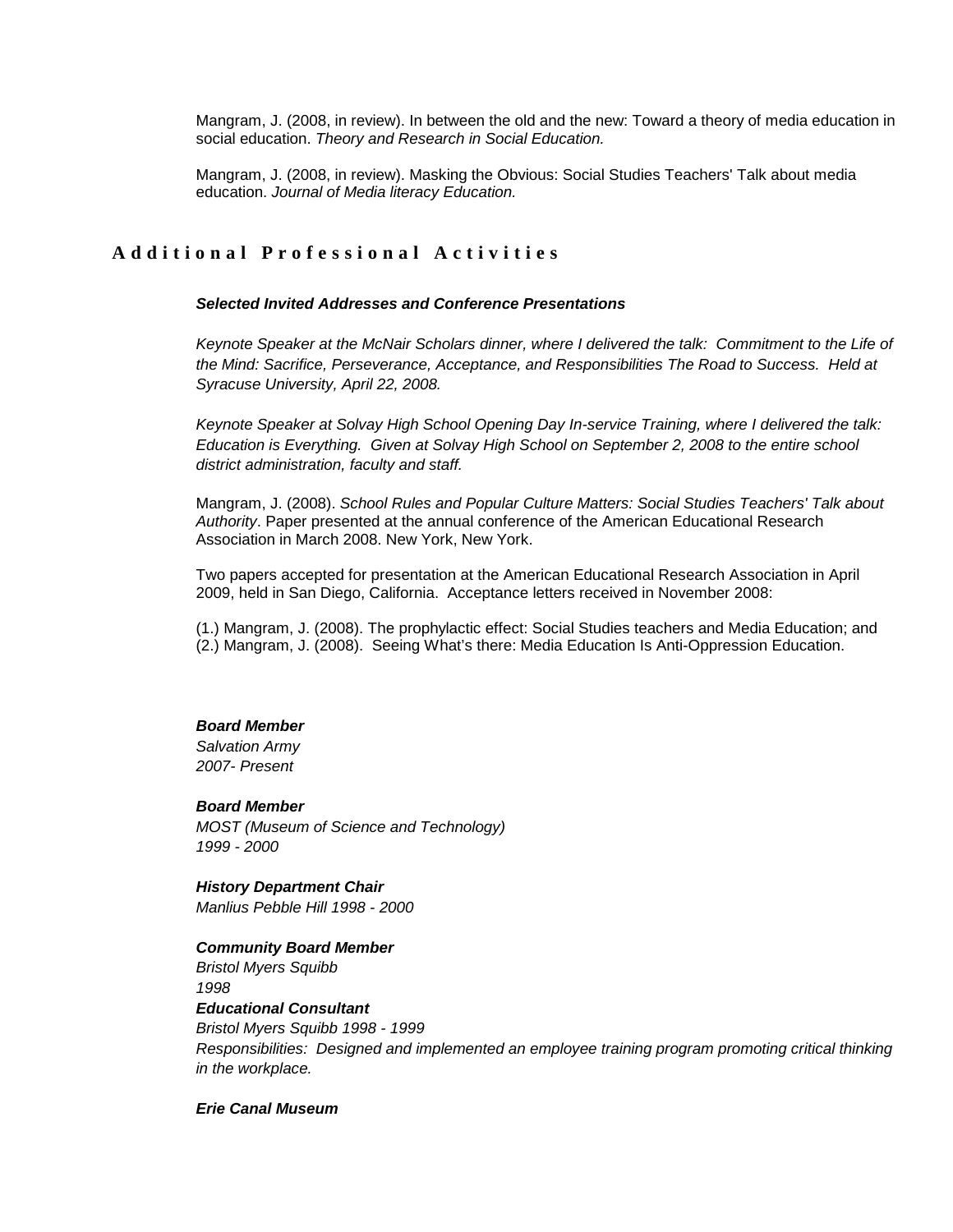*History Consultant 1997 Responsibilities: Designed educational materials to support the "Libba" Cotton museum exhibit.*

#### *Trainer and Speaker*

*Lead USA Trainer and Speaker 2005-Present* 

*Youth Leadership of Greater Syracuse Trainer and Speaker 1995 – Present*

### *Middle School Debate Coach*

*T.A. Levy Middle School 1992-1994 Responsibilities: Created Program, coordinated debates, taught debate tactics, debate judge High* 

### *High School Football Coach*

*Fayetteville Manlius 1992 Responsibilities: Defensive Coordinator Varsity Football, Defensive Back Coach, Wide Receiver Coach, and Special Teams Coordinator.* 

#### *School Football Coach*

*Henninger High School 1989 Responsibilities: Defensive Coordinator Junior Varsity, Special Teams Coach, and Wide Receiver Coach Defensive Back Coach.* 

### *High School Lacrosse Coach*

*Henninger High School 1989 Responsibilities: Defensive Coordinator Junior Varsity* 

### **Recognition/Awards**

*Semi-finalist for New York State Teacher of the Year award in 2003* 

*Awarded Doctoral Fellowship, Syracuse University 2001*

*Awarded the Joan Shorenstein Scholarship to do graduate study at Harvard University Attended the Institute on The Media and American Democracy August 1998* 

*WSTM Teacher of the Week 1998*

*WSTM Teacher of the Week 1994*

*Herald Journal Teacher of the Year 1993*